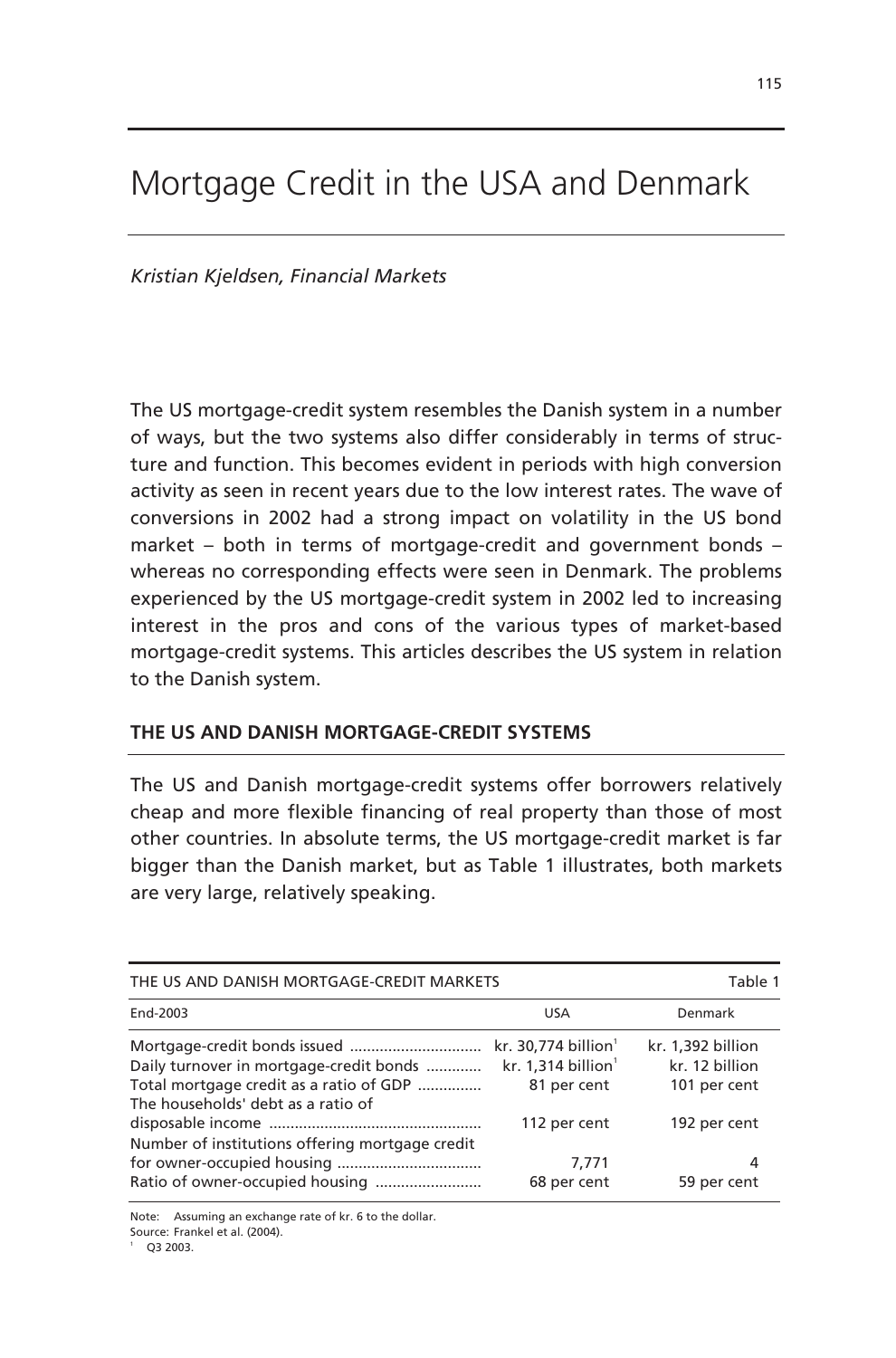#### **OBTAINING A MORTGAGE IN THE USA Box 1**

In addition to the usual loan costs, the borrower must bear the costs for:

- Assessment: An independent agency must assess the value of the property.
- Credit assessment: The borrower must present a personal credit-assessment certificate.
- Building survey: The borrower must arrange a survey of the property.
- Private mortgage insurance: If the down payment is less than 20 per cent of the property price, the bank may require that a private mortgage insurance policy is taken out on the payments due. The insurance is typically terminated when the aggregate redemptions are so large that the mortgageable value exceeds 20-25 per cent.
- Title search fees: Since there is no central registration system, it is necessary to determine the legitimate owner of the property, and whether the property has been pledged as collateral for other loans.
- Title insurance: The borrower must take out an insurance policy against errors in the title search.

Source: How Mortgages Work, http://money.howstuffworks.com.

## **Obtaining a mortgage**

Mortgage credit is provided by many thousands of banks and savings banks ("thrifts") in the USA, known as "originators". As Box 1 shows, a borrower in the USA must contact a number of institutions before a mortgage can be obtained. In Denmark, it can be obtained directly from the mortgage-credit institute after payment of registration fees, a fee for arrangement of the loan and regular fees throughout the term of the loan. In addition, the Danish land registration system comprises a central register of the mortgages on the individual residential properties. This is not the case in the USA, and consequently the buyer must ensure that there are no other mortgages on the property. Personal credit assessment is necessary in order to obtain a mortgage under the US system since personal bankruptcy in the USA is a state matter, not a federal matter. Most lenders require a debt-to-income ratio of "28/36". A maximum of 28 per cent of the monthly income before tax may be used for servicing mortgage debt, and a maximum of 36 per cent may be used for servicing the borrower's total debt (mortgage credit and other debt). If these limits are exceeded, the lender will require a larger down payment, e.g. payment of "discount points", cf. Box 2.

Under the Danish mortgage-credit system, the rate of interest does not depend on the borrower's status. A borrower is assessed to be creditworthy or not creditworthy, and the degree of creditworthiness does not affect the interest rate for the loan. As Box 2 shows, this is not the case under the US system. Here it is possible for the borrower to reduce the interest rate for the loan via a larger down payment. In addi-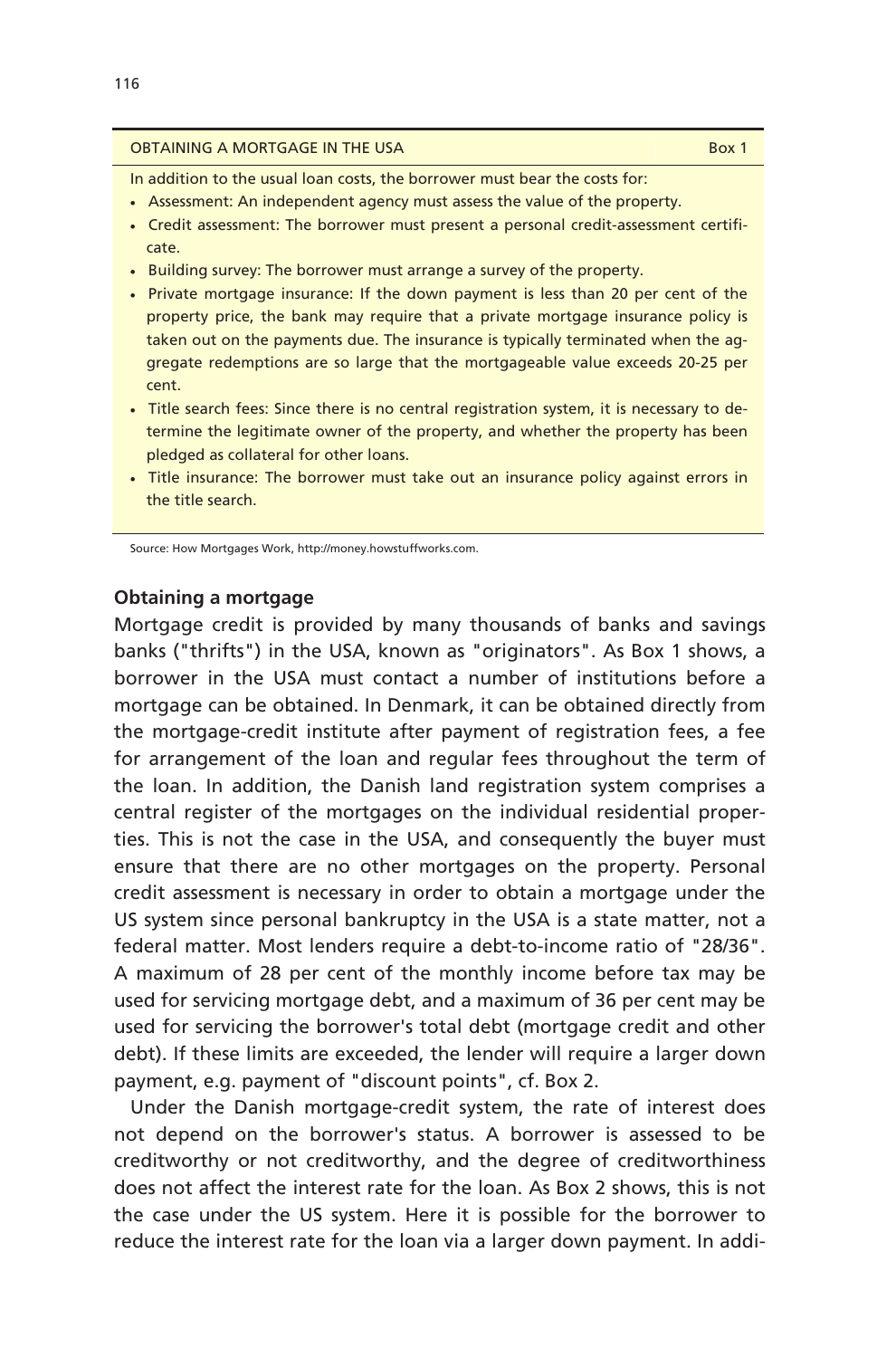#### **DISCOUNT POINTS** Box 2

In addition to an ordinary down payment, the US system operates with so-called discount points. One point is 1 per cent of the principal of the loan. By paying points it is possible for the borrower to reduce the interest rate for the loan. The correlation between the number of discount points and the interest rate for the loan is adjusted according to supply and demand. The table below shows an example of the correlation between the number of points and the interest on a 30-year loan. "Conforming loans" are loans within the maximum limit set by the US Government Sponsored Enterprises, while "jumbo loans" are loans exceeding this maximum, cf. the section on issuance of bonds.<sup>1</sup>

| Discount points in per cent | Per cent      | Interest payable, per cent |
|-----------------------------|---------------|----------------------------|
| "Conforming loans"          | "Jumbo loans" |                            |
| 1.470                       |               | 6.750                      |
| 1.360                       |               | 6.875                      |
| 0.870                       |               | 7.000                      |
| 0.380                       |               | 7.125                      |
| $-0.110$                    | 1.920         | 7.250                      |
| $-0.600$                    | 0.013         | 7.375                      |
| $-1.090$                    | 0.795         | 7.500                      |
| $-1.500$                    | 0.325         | 7.625                      |
| $-1.920$                    | $-0.145$      | 7.750                      |
| $-2.330$                    | $-0.520$      | 7.875                      |
|                             | $-0.830$      | 8.000                      |
|                             | $-1.150$      | 8.125                      |
|                             | $-1.365$      | 8.250                      |

#### CORRELATION BETWEEN DISCOUNT POINTS AND INTEREST PAYABLE

Stanton and Wallace (1997).

tion, the credit assessment has a significant impact on the effective yield. There may be a significant difference between the interest payable on a 30-year loan by a highly creditworthy person and a less creditworthy person.

Overall, borrowing is presumably more expensive under the US system than under the Danish system, but pricing of the individual elements of a mortgage is more transparent. In addition, the individual institutions offering the services described in Box 1 compete in terms of fees. Under the Danish system, each loan conversion has hitherto required reregistration and payment of a new registration fee. Under the US system, registration only takes place once, i.e. when the house is bought. Consequently conversions, etc. do not entail registration fees. The borrower must, however, be able to prove that no other mortgage has been taken out on the house, e.g. in connection with non-payment of taxes. In Denmark the balance principle, to which the mortgage-credit institutes are subject, entails a close relationship between the mortgages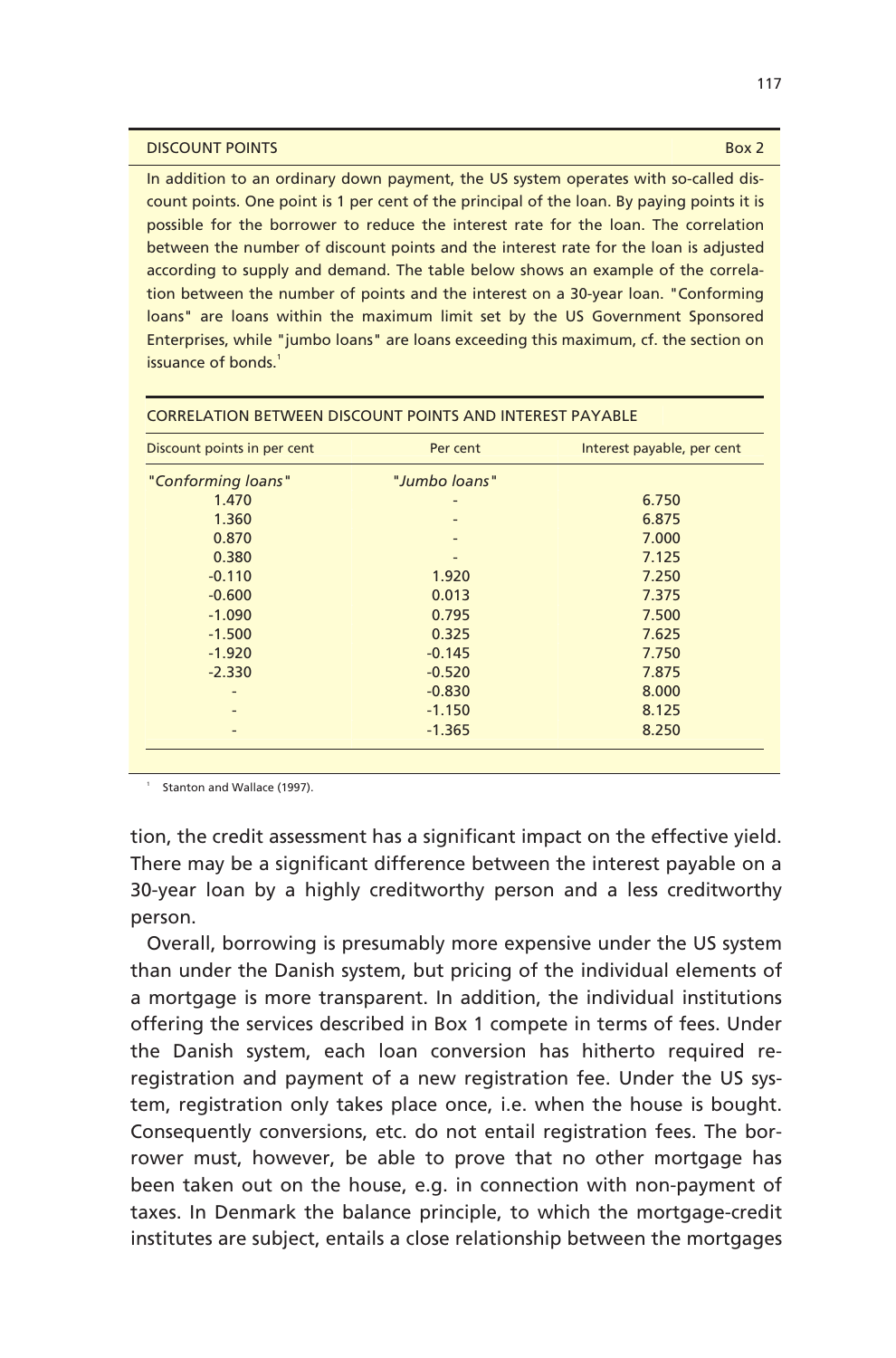provided and the bonds issued. The US institutions are not subject to a balance principle, and consequently they can provide more flexible loans. However, the linking of the loan to the underlying bonds under the balance principle means that Danish borrowers can purchase the underlying bonds and use them to redeem the loan and thus manage their debt more actively. Change of ownership is also facilitated.

Fixed-rate loans are callable, but since there is no direct link between the loans and the bonds issued, cf. below, the loans cannot be prematurely redeemed via purchases in the market as in Denmark. This means that whenever a borrower wishes to terminate a loan, it must be redeemed at par. Under the Danish system, borrowers can manage their debt more actively since Danish homeowners with fixed-rate loans can always buy up the underlying bonds at market price. When interest rates increase, Danish homeowners therefore benefit from a decrease in the value of the debt corresponding to the fall in bond prices. If interest rates rise, borrowers under the Danish system may reduce their outstanding debt on the loan by redeeming the loan and at the same time refinancing it by issuing higher-yield bonds, i.e. upward conversion. A possible future decline in interest rates can then be used to reduce payments on the loan while the outstanding debt is reduced via the upward conversion. As stated in Frankel et al. (2004), Danish borrowers make use of this option when interest rates go up. The option to redeem the debt at the market price of the underlying bonds also means that if a rise in interest rates entails lower house prices, the mortgageable value of owner-occupied housing is protected because the market value of the debt falls correspondingly.<sup>1</sup>

Since US borrowers can only redeem their loans at par, they cannot reduce their debt via upward conversion. Moreover, the loans must be redeemed at par when the house is sold. The homeowners' mortgageable value is therefore not protected if interest rates go up and property prices fall at the same time.

# **Issuance of bonds**

Under the Danish system, the mortgage-credit institutes issue bonds on the basis of the loans granted. Under the US system, the banks may choose to handle mortgage-credit loans as other loans or to resell them. The bank granting the mortgage-credit loan may also choose to bundle several loans and issue a security, known as a Mortgage-Backed Security, MBS, where the yield comprises the payment flows received from the borrowers. These securities are sold in the bond market. The US system

<sup>1</sup> This only applies to fixed-rate loans, see Christensen and Kjeldsen (2002).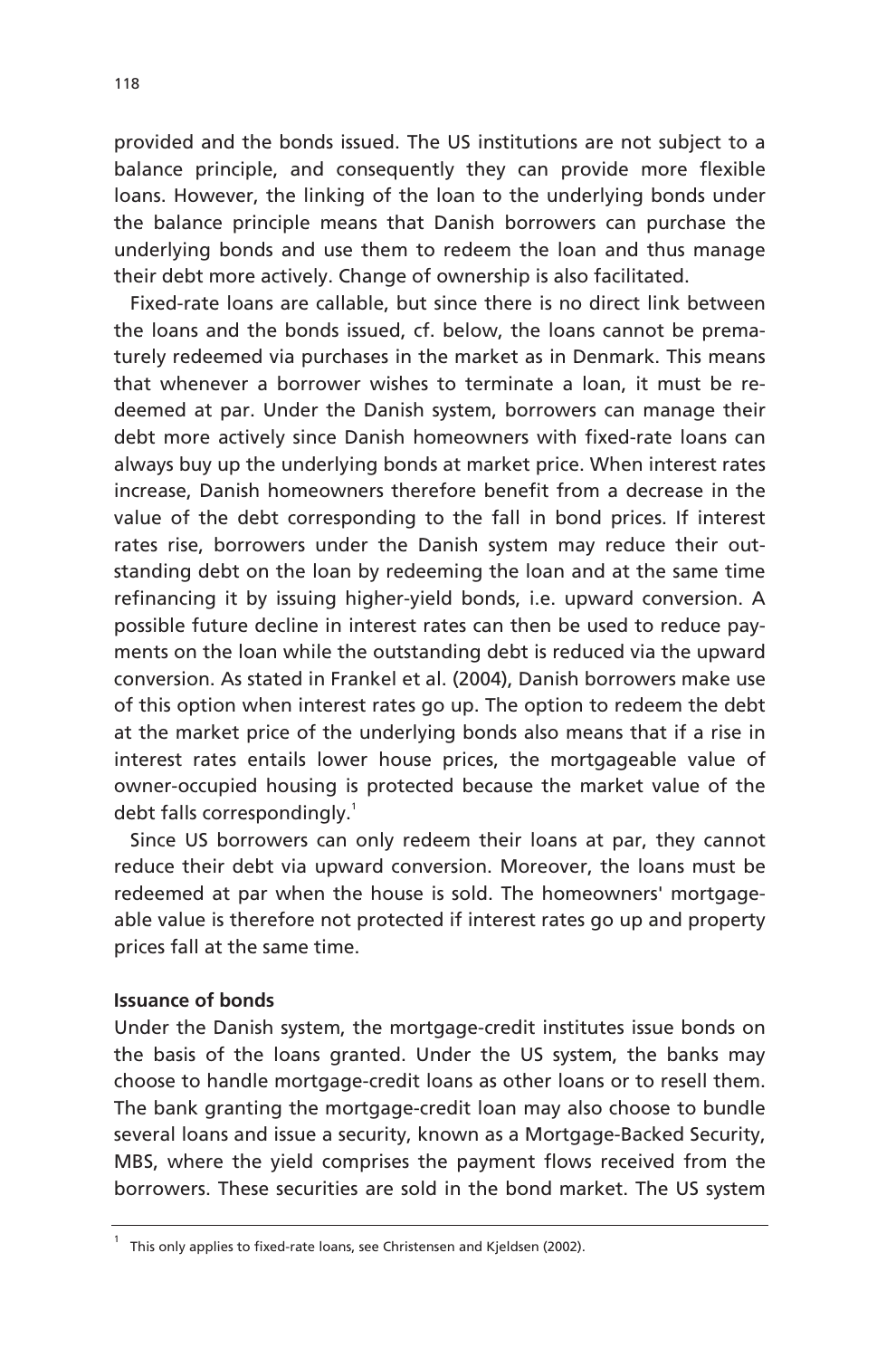#### ISSUANCE OF MORTAGE-CREDIT BONDS Chart 1



Note: The broken-line arrows indicate a choice on the part of the institution. For instance, the bank providing a mortgage-credit loan may choose to keep a jumbo loan on the balance sheet, resell it to another bank, or issue an MBS itself.

makes a clear distinction between "conforming loans" and "jumbo loans". Loans up to a certain limit, in 2004 333,700 dollars, are called conforming since they can be resold to the so-called Government Sponsored Enterprises, GSE, see below. GSEs enjoy a number of advantages, and consequently the vast majority of loans below the limit are sold to GSEs. Loans exceeding the limit, i.e. jumbo loans, are either kept on the balance sheet, resold or bundled in a bond. Issuance of bonds is illustrated in Chart 1. The credit risk on the underlying loans is typically split into tranches, the bank bearing the risk on the extreme part of the loan. In addition, there are a number of independent institutions selling credit-loss insurance for mortgage-credit loans. Since jumbo loans cannot be resold to a GSE, the interest payable by the borrower on these loans is higher than for conforming loans.

# **Government Sponsored Enterprises, Fannie Mae and Freddie Mac**

During the depression in the 1930s it was very difficult for middle- and low-income families to obtain mortgage-credit loans from banks in the USA. The US government therefore decided to set up an institution to purchase mortgage-credit loans up to a certain limit from banks so that they would be willing to grant loans. Fannie Mae<sup>1</sup> was set up in 1938.

**Denmark** 

<sup>1</sup> The Federal National Mortgage Association.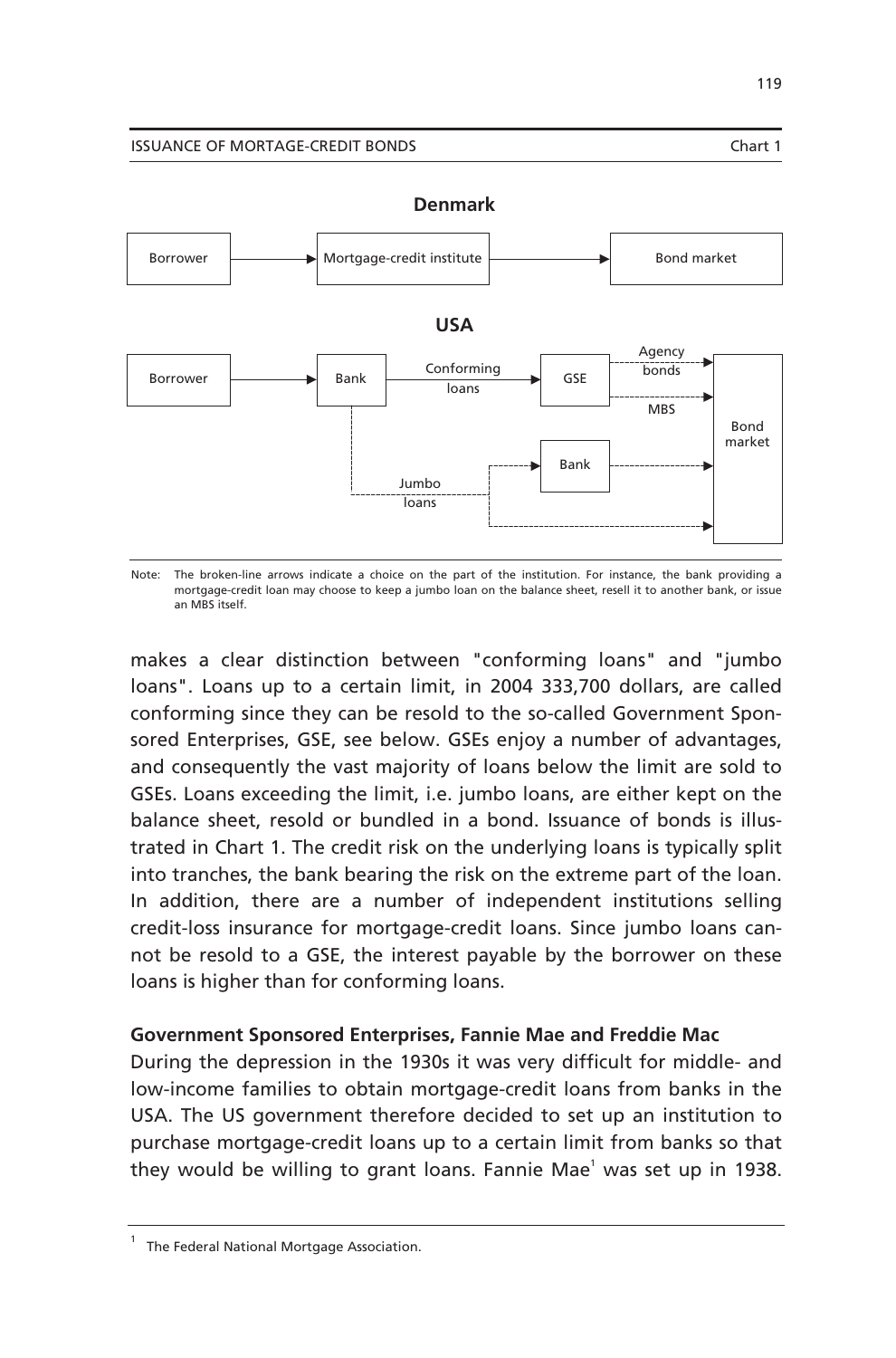The other major GSE, Freddie Mac<sup>1</sup>, was hived off from Fannie Mae in 1970. In this connection both enterprises, also known as agencies, went public. There are also a number of smaller GSEs in the USA, including Ginnie Mac, which primarily buy up loans from small enterprises. The main purpose of the GSEs is to ensure a well-functioning market for mortgage-credit bonds and thus to give US homeowners access to the cheapest possible financing. The institutions cannot directly offer mortgage-credit loans, but may only purchase mortgage-credit loans from private banks and issue bonds.<sup>2</sup> The institutions are subject to a number of provisions, ensuring, *inter alia*, that borrowers in less developed areas of the USA also have access to mortgage credit.

Fannie Mae and Freddie Mac buy up mortgage-credit loans up to the limit for conforming loans. These loans are either kept on the balance sheet or resold as MBSs in the bond market. Fannie Mae and Freddie Mac bear the credit risk on all the loans. The MBSs receive the cash flow from the underlying mortgage-credit loans, and the investors therefore bear the market risk, primarily the conversion risk. The MBSs are not standardised like the Danish mortgage-credit bonds, but vary greatly in size and composition. Loans that are not resold as MBSs are financed via issues of so-called agency bonds. These are ordinary corporate bonds and have completely different characteristics from the mortgage-credit bonds. For instance, they are often non-callable. The purpose is to provide opportunistic bond issues tailored to the requirements of the investors at the time of issue in order to minimise financing costs. In addition to the credit risk the institutions therefore bear considerable market risk on the assets, namely conversion risk on the mortgage-credit loans not resold as MBSs.

All GSEs enjoy a number of benefits in relation to the private banks. The capital requirement is only 2.5 per cent for Fannie Mae and Freddie Mac, while the capital requirement for private banks is 4 per cent for mortgage-credit loans. GSEs are exempt from certain taxes and a number of fees for e.g. supervisory authorities. Public authorities are empowered to lend them up to 2.25 billion dollars in case of problems. In addition, they have a number of other advantages over the private banks. Even though they are private corporations, investors perceive them to have an implicit government guarantee, *inter alia* because they have access to public loans, and they are deemed to be "too big to fail". In other words, the investors believe that the institutions are so large

<sup>&</sup>lt;sup>1</sup> The Federal Home Loan Mortgage Corporation.

 <sup>&</sup>quot;The Congress declares that the purposes of this title are to establish secondary market facilities for residential mortgages ..." (excerpt of the charter adopted by the US Congress when Fannie Mae was established in 1938, www.fanniemae.com).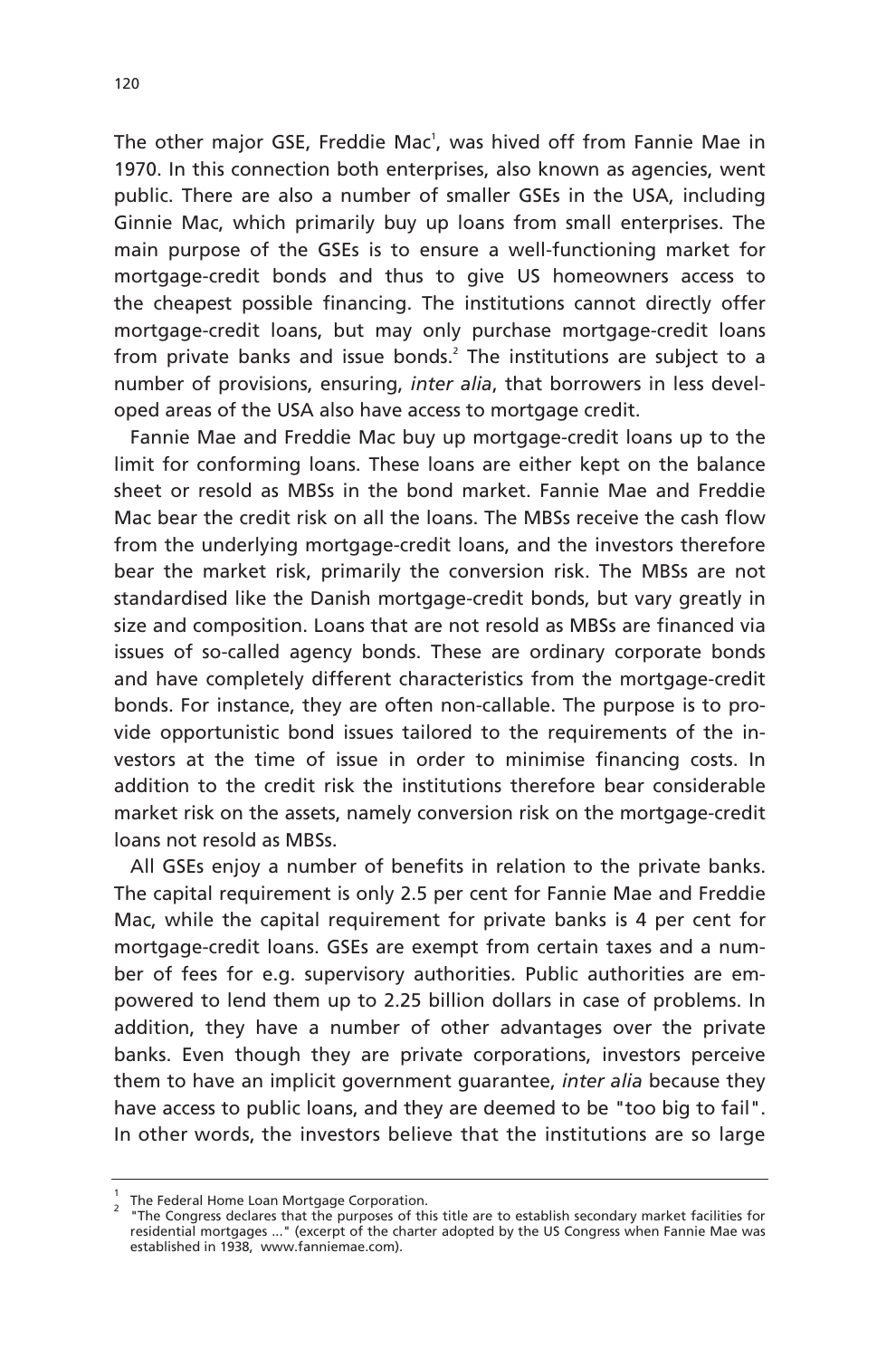| FINANCING AND HEDGING OF MORTGAGE CREDIT IN THE USA | Box 3 |
|-----------------------------------------------------|-------|
|-----------------------------------------------------|-------|

As the Chart shows, Fannie Mae has financed mortgage credit totalling approximately 2,200 billion dollars and Freddie Mac approximately 1,300 billion dollars. More than 40 per cent is kept on the balance sheet, and the conversion risk is thus borne by the enterprises. The enterprises bear the credit risk for the loans kept on the balance sheet, as well as the loans underlying the MBSs, i.e. the credit risk on loans totalling more than 3,500 billion dollars. Both enterprises have a core capital ratio of just over 3 per cent.



MORTGAGE CREDIT AND ISSUED MORTGAGE-BACKED SECURITIES 2003

Note: Since Freddie Mac's accounts are still being revised, the end-2002 figures are shown for Freddie Mac. Source: www.fanniemae.com, www.freddiemac.com.

The institutions bear the interest-rate risk, i.e. the conversion risk, on the loans kept on the balance sheet. This means that periods with falling interest rates and thus large conversion activity as seen from the autumn of 2001 to the summer of 2003, as well as periods with significantly increasing interest rates, lead to considerable unrest in the US bond markets. Fannie Mae and Freddie Mac hedge the conversion risk on mortgage credit via derivatives and by purchasing and selling US government bonds. The non-callable government bonds are purchased when interest rates are falling, since the rising prices for these bonds limit the institutions' losses on conversion of mortgage-credit loans. Government bonds are sold when interest rates are rising. The general interest-rate falls and increases are reinforced by Fannie Mae and Freddie Mac's operations due to their size.<sup>1</sup>

1 See e.g. Louise Mogensen, Market Dynamics at Low Interest Rates, Danmarks Nationalbank, *Monetary Review*, 1st Quarter 2002, Recent Economic and Monetary Trends, Danmarks Nationalbank, *Monetary Review,* 4th Quarter 2002, International Monetary Fund, *Global Financial Stability Report*, September 2003.

and important to the financing of owner-occupied housing in the USA that the government will bail them out in case of problems. The investors see the more relaxed capital requirements as an expression of this implicit government guarantee, cf. White (2001).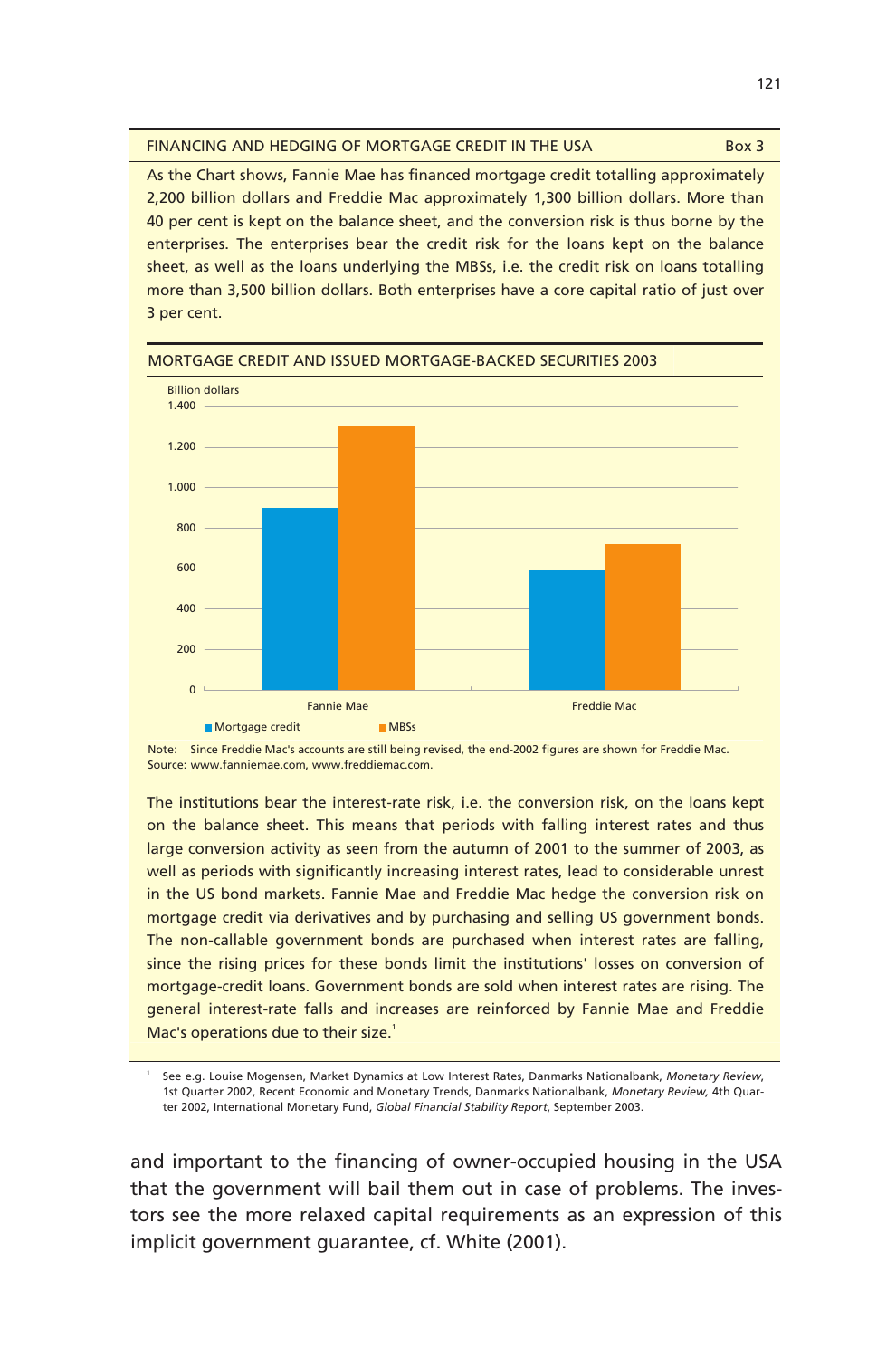The more relaxed requirements and the implicit government guarantee are deemed to enable the GSEs to issue bonds with a yield that is around 40 basis points lower than for bonds issued by private banks, cf. Passmore, Sparks and Ingpen (2001). Whether these lower financing costs benefit the borrowers or the shareholders of Fannie Mae and Freddie Mac is difficult to say. The results in Passmore (2003) show that the borrowers do not derive the full benefit of the lower financing costs since some of the advantages fall to the shareholders.

These circumstances and the problems seen in the summer of 2002, cf. Box 3, combined with a revision of the accounts from recent years by Freddie Mac<sup>1</sup>, have led to considerable public interest in the activities of the GSEs in the USA. In a speech before Congress<sup>2</sup>, the Chairman of the Federal Reserve Board, Alan Greenspan, expressed concern over the impact of Fannie Mae and Freddie Mac's high degree of leverage on financial stability. In addition, he expressed concern about the low level of capital held by the institutions to cover both credit and conversion risks.<sup>3</sup>

## **MORTGAGE-CREDIT SYSTEMS AND FINANCIAL STABILITY**

As the only mortgage-credit systems in the world, the US and Danish systems offer long-term, fixed-rate callable mortgage-credit loans for financing of real property. These two systems thereby offer borrowers a broad range of options to reduce the risk on housing loans. The lack of access to long-term, fixed-rate financing is seen as a major factor explaining the uncertainty prevailing in the private mortgage market in the UK, cf. Miles (2004).

The problems in the US mortgage-credit system have raised the question of which system is the more expedient one in terms of financial stability. Under the US system, conversion risk is concentrated on a few, systemically important institutions, whereas under the Danish system the balance principle means that the conversion risk is distributed on a broad range of investors. As a result of the fixed-exchange-rate policy Danish investors also to a large extent use the far larger euro market to hedge the market risk on Danish mortgage-credit bonds.<sup>4</sup> Consequently, the investors' hedging of the conversion risk on Danish mortgage-credit bonds has no substantial effect on the Danish bond market. Since US

<sup>1</sup> Freddie Mac had applied income smoothing to its accounts in order to achieve steady earnings  $_2$  growth. Subsequently Freddie Mac has had to restate its accounts, see www.freddiemac.com.<br>3 The Federal Reserve Board, Testimony of Chairman Alan Greenspan, 24 February 2004.

Fannie Mae has announced that the difference in duration for assets and debt will now be kept below 6 months, www.fanniemae.com. With equity capital of only 3.2 per cent this will, however, still entail considerable interest-rate risk on the equity capital. 4

See Frankel et al. (2004).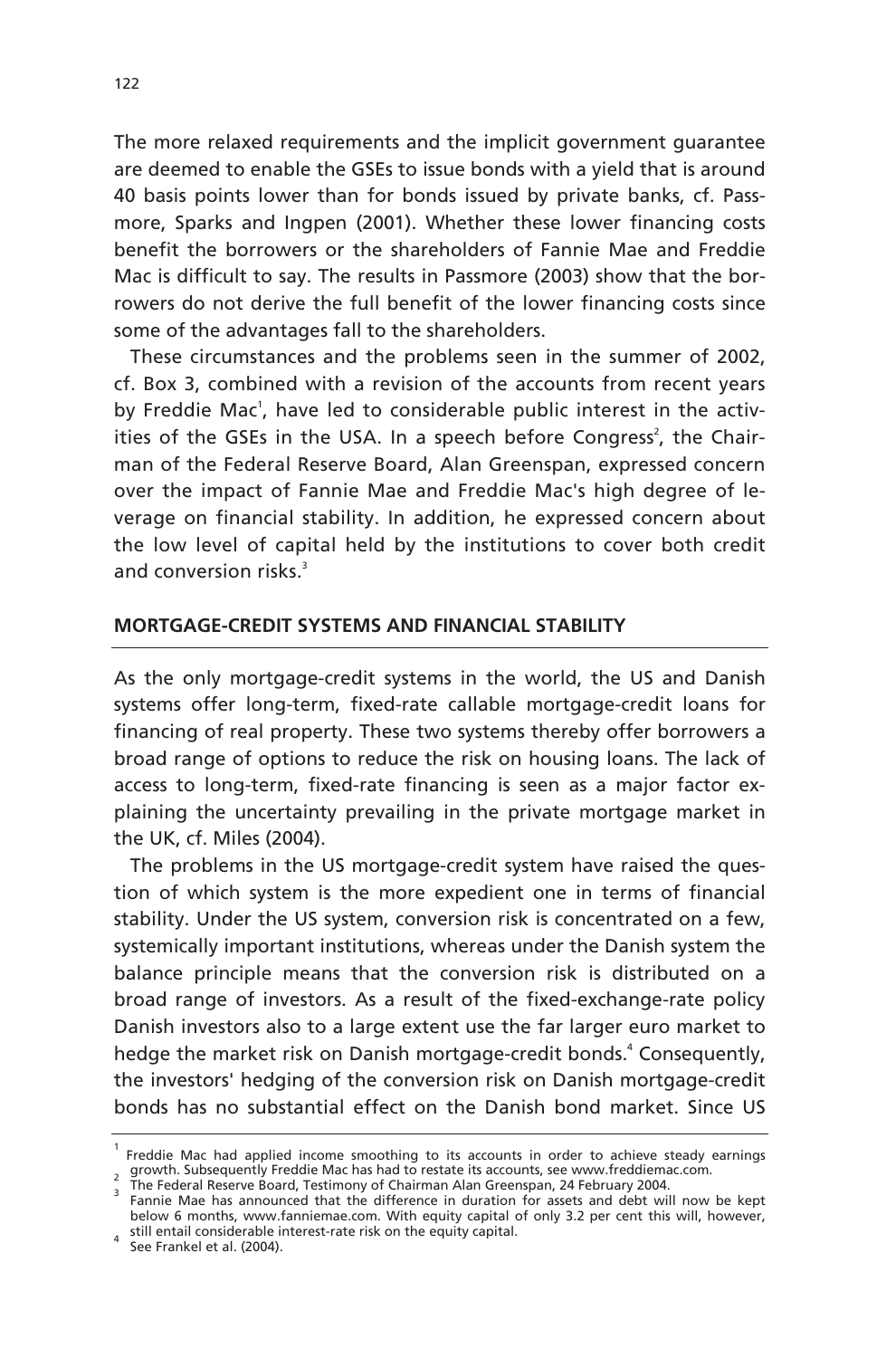borrowers must redeem their loans at par when selling their houses, demographic factors have a far greater impact on the calculation of the degree of conversion, etc. for US mortgage-credit bonds. Models for predicting payments on US mortgage-credit bonds therefore require considerably more information than corresponding models for Danish mortgage-credit bonds. The credit risk of both US and Danish mortgagecredit institutes is limited to the loan-to-value ratio of maximum 80 per cent of the value of the owner-occupied home.

Even though investors perceive the GSEs to have an implicit government guarantee, the spread between mortgage-credit and government bonds is the same as in Denmark. The reason is that it is more complicated to predict payments on US bonds and that Danish mortgage-credit bonds are far more standardised in terms of size, etc. than the US bonds, cf. Frankel et al. (2004).

There have been recent initiatives to establish a pan-European mortgage-credit system in order to integrate and extend mortgage credit in the EU. The European Mortgage Finance Agency has proposed the establishment of a system like the US system with a private agency acting as a sort of pan-European "Fannie Mae", purchasing mortgagecredit loans and issuing bonds.<sup>1</sup> The Danish model has been deselected since the banks behind the initiative find that incurring an interest-rate risk should be a major source of income for such an institution. Mexico is setting up a mortgage-credit system modelled on the Danish system with a view to preventing the mortgage-credit institutions from incurring market risks.

# **Conclusion**

The US and the Danish mortgage-credit systems both give homeowners access to long-term, flexible and relatively cheap housing financing. The differences between the two systems reflect the fact that they were established in very different circumstances. The Danish system is based on the tradition of forming associations and was established by private initiative. The US system was established during the depression in the 1930s when the government had to step in to ensure access to housing financing for middle- and low-income families. The Danish balance principle means that Danish mortgage-credit institutes do not bear the risk in relation to the borrowers' conversion options. The Danish mortgagecredit borrowers obtain relatively cheap and flexible financing of their homes in that Danish mortgage-credit loans are standardised. This means that bonds issued by the mortgage-credit institutes to finance the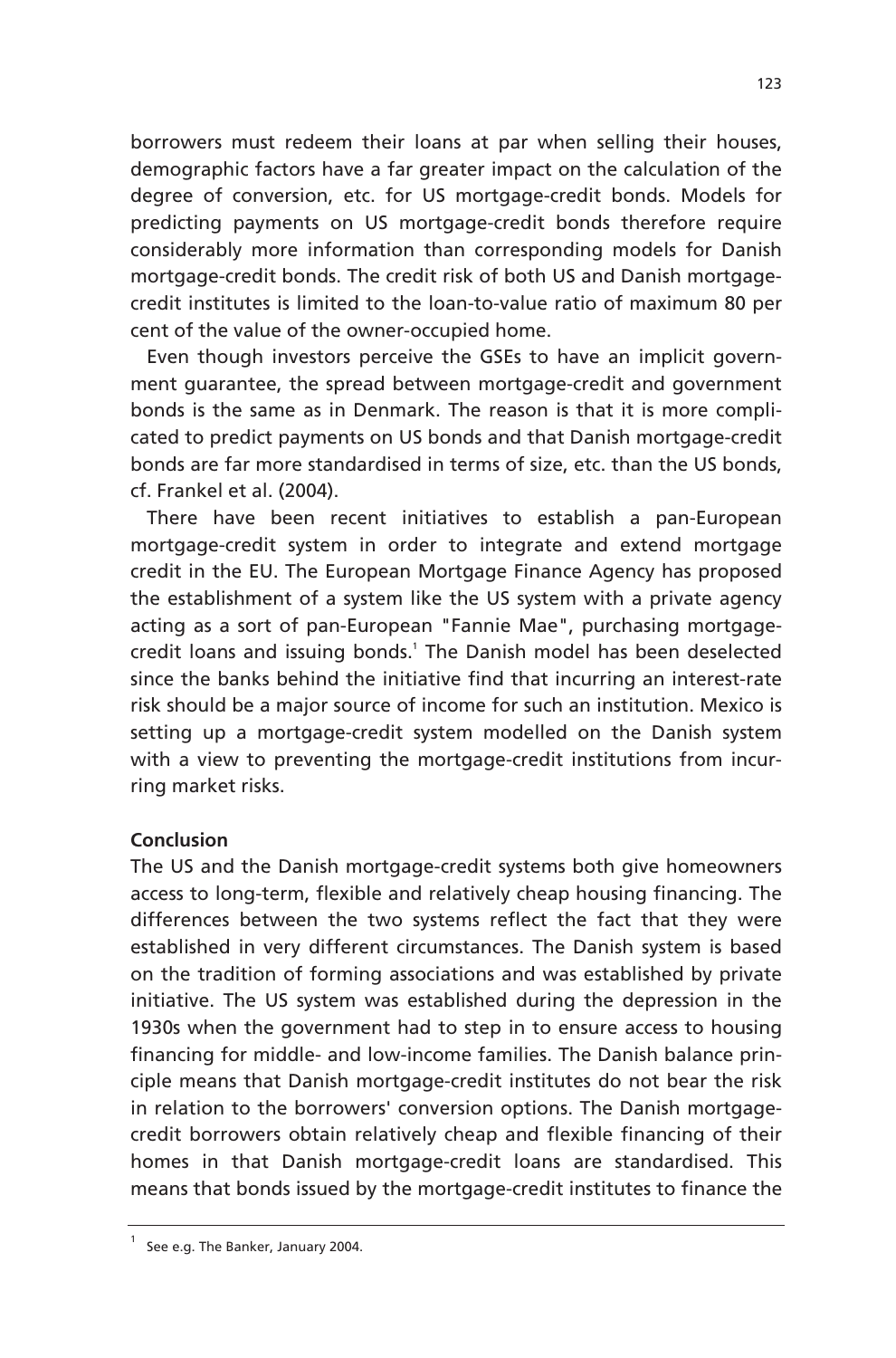loans become sufficiently liquid for investors to find Danish mortgagecredit bonds attractive. In comparison with the US system, the Danish system is more robust when faced with conversion waves in connection with falling interest rates. This is attributable to the balance principle and the circumstance that investors purchasing Danish mortgage-credit bonds can hedge the interest-rate risk in the far larger euro market. Denmark's fixed-exchange-rate policy vis-à-vis the euro means that such hedging is relatively cheap.